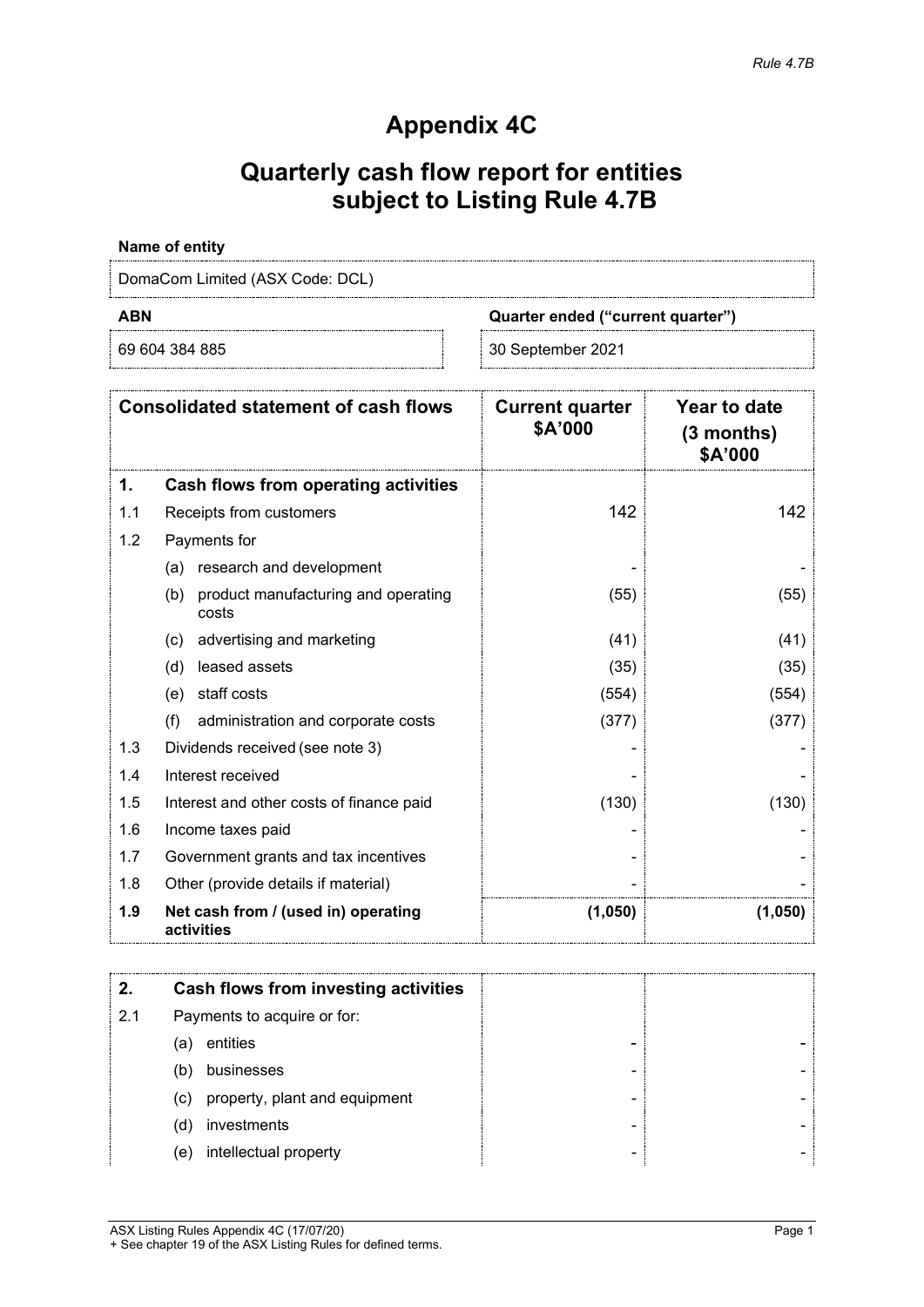| <b>Consolidated statement of cash flows</b> |                                                                                 | <b>Current quarter</b><br>\$A'000 | Year to date<br>(3 months)<br>\$A'000 |
|---------------------------------------------|---------------------------------------------------------------------------------|-----------------------------------|---------------------------------------|
|                                             | other non-current assets (payments for<br>(f)<br>capitalised development costs) | (100)                             | (100)                                 |
| 2.2                                         | Proceeds from disposal of:                                                      |                                   |                                       |
|                                             | entities<br>(a)                                                                 |                                   |                                       |
|                                             | (b)<br>businesses                                                               |                                   |                                       |
|                                             | property, plant and equipment<br>(c)                                            |                                   |                                       |
|                                             | (d)<br>investments                                                              |                                   |                                       |
|                                             | intellectual property<br>(e)                                                    |                                   |                                       |
|                                             | (f)<br>other non-current assets                                                 |                                   |                                       |
| 2.3                                         | Cash flows from loans to other entities                                         | 29                                | 29                                    |
| 2.4                                         | Dividends received (see note 3)                                                 |                                   |                                       |
| 2.5                                         | Other (provide details if material)                                             |                                   |                                       |
| 2.6                                         | Net cash from / (used in) investing<br>activities                               | (71)                              | (71)                                  |

| 3.   | Cash flows from financing activities                                                          |       |       |
|------|-----------------------------------------------------------------------------------------------|-------|-------|
| 3.1  | Proceeds from issues of equity securities<br>(excluding convertible debt securities)          | 1,206 | 1,206 |
| 3.2  | Proceeds from issue of convertible debt<br>securities                                         |       |       |
| 3.3  | Proceeds from exercise of options                                                             |       |       |
| 3.4  | Transaction costs related to issues of<br>equity securities or convertible debt<br>securities | (161) | (161) |
| 3.5  | Proceeds from borrowings                                                                      |       |       |
| 3.6  | Repayment of borrowings                                                                       |       |       |
| 3.7  | Transaction costs related to loans and<br>borrowings                                          |       |       |
| 3.8  | Dividends paid                                                                                |       |       |
| 3.9  | Other (provide details if material)                                                           |       |       |
| 3.10 | Net cash from / (used in) financing<br>activities                                             | 1,045 | 1,045 |

|      | Net increase / (decrease) in cash and<br>cash equivalents for the period |         |       |
|------|--------------------------------------------------------------------------|---------|-------|
| -4.1 | Cash and cash equivalents at beginning of<br>period                      | 353     | 353   |
| 4.2  | Net cash from / (used in) operating<br>activities (item 1.9 above)       | (1.050) | 1.050 |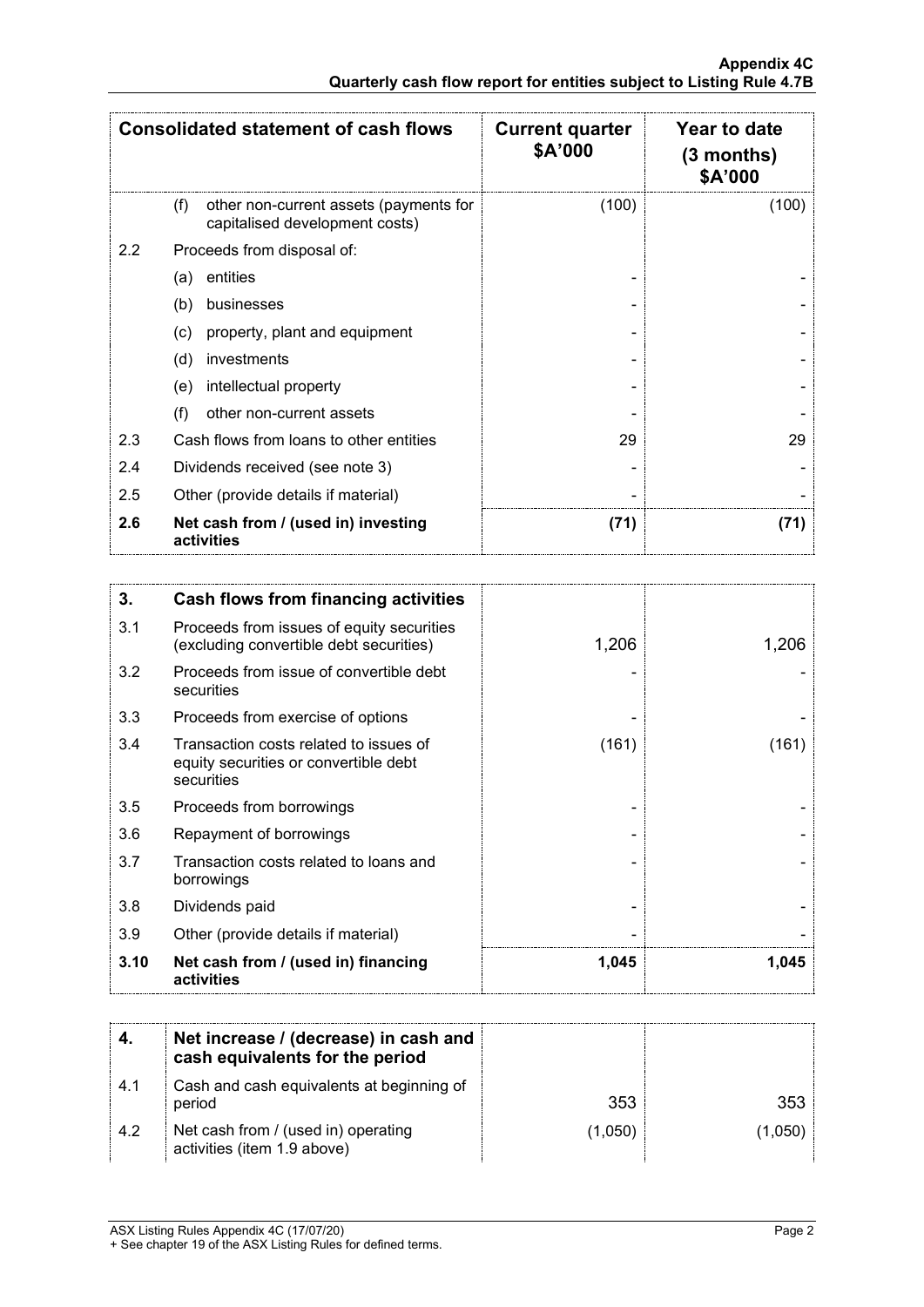| <b>Consolidated statement of cash flows</b> |                                                                     | <b>Current quarter</b><br>\$A'000 | Year to date<br>$(3$ months)<br>\$A'000 |
|---------------------------------------------|---------------------------------------------------------------------|-----------------------------------|-----------------------------------------|
| 4.3                                         | Net cash from / (used in) investing activities<br>(item 2.6 above)  | 711                               |                                         |
| 4.4                                         | Net cash from / (used in) financing activities<br>(item 3.10 above) | 1.045                             |                                         |
| 4.5                                         | Effect of movement in exchange rates on<br>cash held                |                                   |                                         |
| 4.6                                         | Cash and cash equivalents at end of<br>period                       | 277                               |                                         |

| 5.  | Reconciliation of cash and cash<br>equivalents<br>at the end of the quarter (as shown in the<br>consolidated statement of cash flows) to the<br>related items in the accounts | <b>Current quarter</b><br>\$A'000 | <b>Previous quarter</b><br>\$A'000 |
|-----|-------------------------------------------------------------------------------------------------------------------------------------------------------------------------------|-----------------------------------|------------------------------------|
| 5.1 | <b>Bank balances</b>                                                                                                                                                          | 192                               | 313.                               |
| 5.2 | Call deposits                                                                                                                                                                 |                                   |                                    |
| 5.3 | <b>Bank overdrafts</b>                                                                                                                                                        |                                   |                                    |
| 5.4 | Other (1 Month term deposit \$40,000;<br>Registry Trust a/c \$44,836)                                                                                                         | 85                                |                                    |
| 5.5 | Cash and cash equivalents at end of<br>quarter (should equal item 4.6 above)                                                                                                  | 277                               | 353                                |

|     | Payments to related parties of the entity and their<br>associates                                                                                           | <b>Current quarter</b><br><b>\$A'000</b> |
|-----|-------------------------------------------------------------------------------------------------------------------------------------------------------------|------------------------------------------|
| 6.1 | Aggregate amount of payments to related parties and their<br>associates included in item 1                                                                  |                                          |
| 62  | Aggregate amount of payments to related parties and their<br>associates included in item 2                                                                  |                                          |
|     | Note: if any amounts are shown in items 6.1 or 6.2, your quarterly activity report must include a description of, and an<br>explanation for, such payments. |                                          |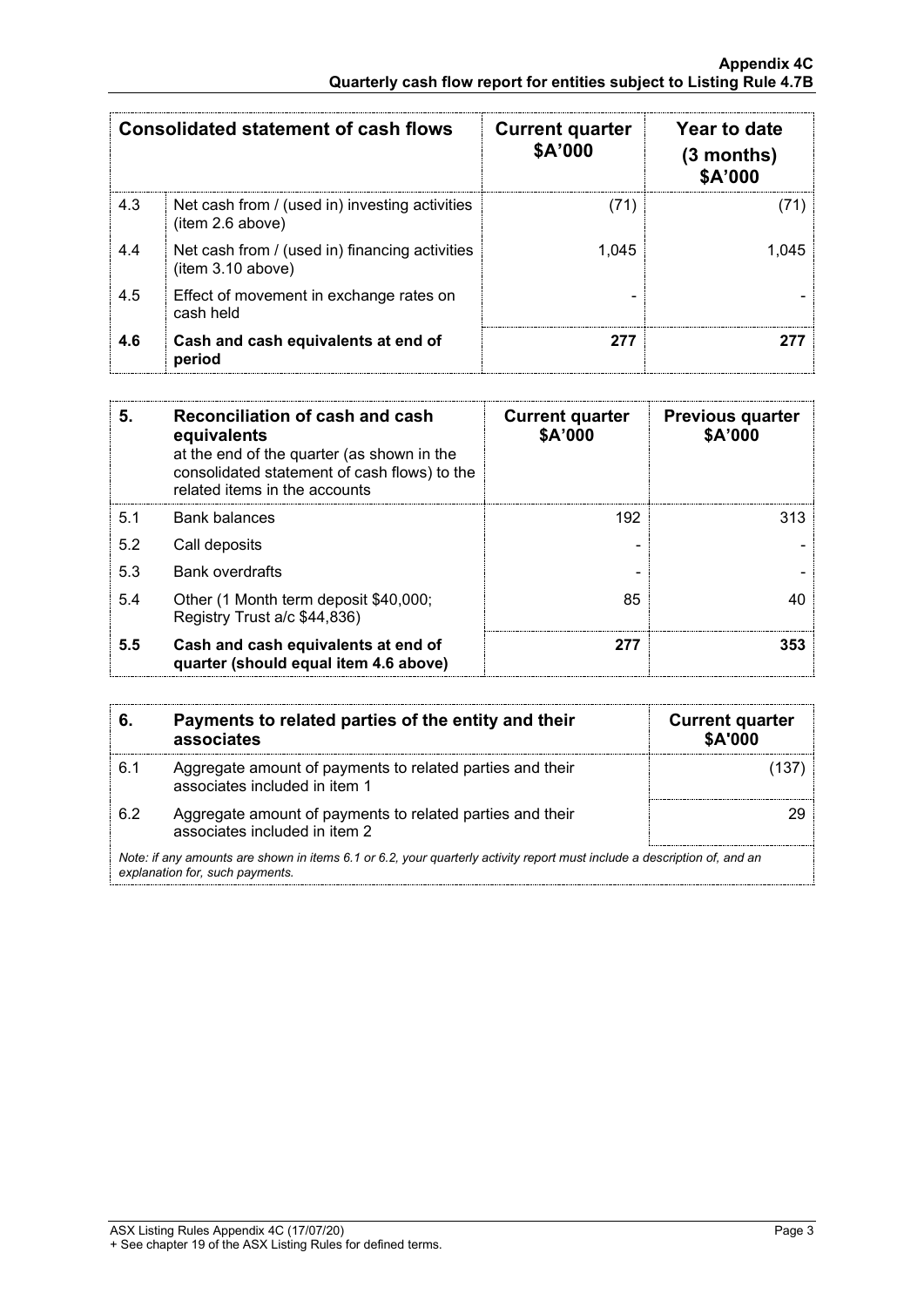| 7.  | <b>Financing facilities</b><br>Note: the term "facility' includes all forms of financing<br>arrangements available to the entity.<br>Add notes as necessary for an understanding of the<br>sources of finance available to the entity.                                                                                                                                                                                                                             | <b>Total facility</b><br>amount at quarter<br>end<br>\$A'000 | Amount drawn at<br>quarter end<br>\$A'000 |  |
|-----|--------------------------------------------------------------------------------------------------------------------------------------------------------------------------------------------------------------------------------------------------------------------------------------------------------------------------------------------------------------------------------------------------------------------------------------------------------------------|--------------------------------------------------------------|-------------------------------------------|--|
| 7.1 | Loan facilities                                                                                                                                                                                                                                                                                                                                                                                                                                                    |                                                              |                                           |  |
| 7.2 | Credit standby arrangements                                                                                                                                                                                                                                                                                                                                                                                                                                        |                                                              |                                           |  |
| 7.3 | Other (please specify)                                                                                                                                                                                                                                                                                                                                                                                                                                             | 3,600                                                        | 3,600                                     |  |
| 7.4 | <b>Total financing facilities</b>                                                                                                                                                                                                                                                                                                                                                                                                                                  | 3,600                                                        | 3,600                                     |  |
|     |                                                                                                                                                                                                                                                                                                                                                                                                                                                                    |                                                              |                                           |  |
| 7.5 | Unused financing facilities available at quarter end                                                                                                                                                                                                                                                                                                                                                                                                               |                                                              |                                           |  |
| 7.6 | Include in the box below a description of each facility above, including the lender, interest<br>rate, maturity date and whether it is secured or unsecured. If any additional financing<br>facilities have been entered into or are proposed to be entered into after quarter end,<br>include a note providing details of those facilities as well.                                                                                                               |                                                              |                                           |  |
|     | \$650,000 was raised through the issue of unsecured 3 Year Convertible Notes on 25 <sup>th</sup><br>January 2018 to various note holders with an annual coupon of 10% payable quarterly in<br>arrears. On 18 <sup>th</sup> May 2020 the maturity date was extended by 1 year to 25 <sup>th</sup> January 2022.                                                                                                                                                     |                                                              |                                           |  |
|     | \$2,950,000 was raised through the issue of secured 2 Year Convertible Notes on $7th$<br>December 2018 to Thundering Herd Fund No.1 and Thundering Herd Pty Ltd with an annual<br>coupon of 15% payable quarterly in arrears. On 18 <sup>th</sup> May 2020 the maturity date was<br>extended by 1 year to 7 <sup>th</sup> December 2021. On 22 <sup>nd</sup> July 2021 the maturity date was further<br>extended to 1 July 2022 (ASX Announcement 23rd July 2021). |                                                              |                                           |  |

| 8.  | Estimated cash available for future operating activities                                                                                                 | \$A'000 |
|-----|----------------------------------------------------------------------------------------------------------------------------------------------------------|---------|
| 8.1 | Net cash from / (used in) operating activities (item 1.9)                                                                                                | .050    |
| 8.2 | Cash and cash equivalents at quarter end (item 4.6)                                                                                                      | 277     |
| 8.3 | Unused finance facilities available at quarter end (item 7.5)                                                                                            |         |
| 8.4 | Total available funding (item $8.2 +$ item $8.3$ )                                                                                                       |         |
| 8.5 | Estimated quarters of funding available (item 8.4 divided by<br>item $8.1$ )                                                                             | በ 26    |
|     | Alete: With a could change out also also a consideration of a considered $\Lambda$ and consideration $\Lambda$ . The constant of a constant of $\Lambda$ |         |

*Note: if the entity has reported positive net operating cash flows in item 1.9, answer item 8.5 as "N/A". Otherwise, a figure for the estimated quarters of funding available must be included in item 8.5.*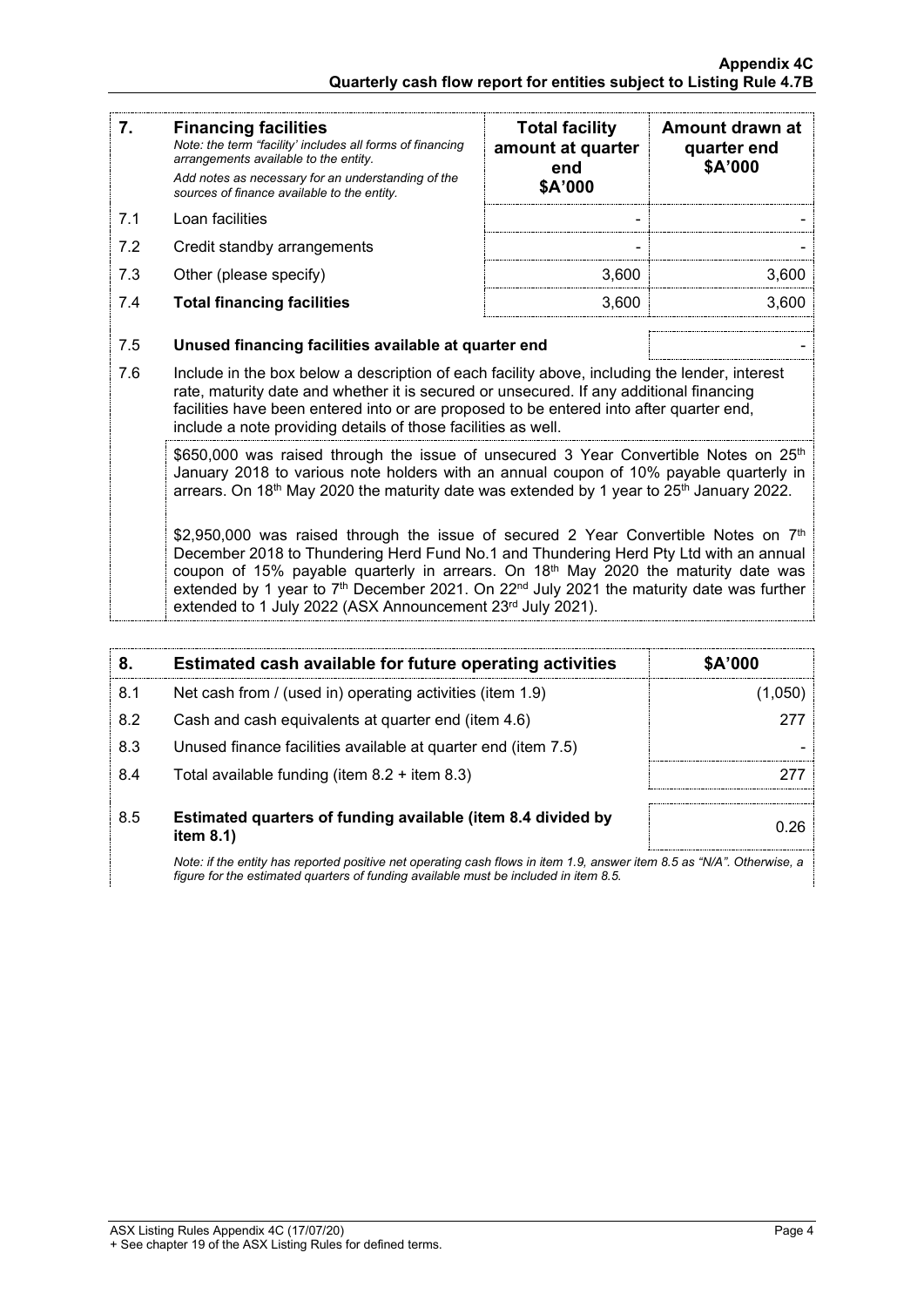- 8.6 If item 8.5 is less than 2 quarters, please provide answers to the following questions:
	- 8.6.1 Does the entity expect that it will continue to have the current level of net operating cash flows for the time being and, if not, why not?

Answer: Yes.

However, if the AustAgri Transaction (**Transaction**) announced on 4<sup>th</sup> September 2020 is fully completed, the entity expects to have a lower level of net operating cash outflows. The revised Revenue Recognition Agreement with AustAgri Group Limited includes a minimum annual fee of \$2,600,000 (exclusive of GST) payable to DomaCom Limited if the Transaction is fully completed. The Agreement also includes a Termination Fee payable to DomaCom if AustAgri shares are not transferred for units in the AustAgri DomaCom sub-Fund.

The first underlying business acquisition has been made through the purchase of Cedar Meats by AustAgri subsidiary Global Meat Exports (ASX Announcement 13 October 2021). However, there are a number of Conditions Precedent (which may or may not be fulfilled) that have to be met before the minimum monthly fee will be paid. No assurance can be given that the Transaction will complete. DomaCom will continue to provide updates on the status of the Transaction.

8.6.2 Has the entity taken any steps, or does it propose to take any steps, to raise further cash to fund its operations and, if so, what are those steps and how likely does it believe that they will be successful?

Answer: DomaCom is carrying out a non-underwritten Private Placement to raise up to \$1,998,503 before costs through the issue of up to 30,506,852 Ordinary Shares at a price of \$0.06551 per share. (ASX Announcement 13 July 2021). The revised proposed issue date is 1 November 2021 (ASX Announcement 18 October 2021).

The Company undertook a non-underwritten non-renounceable 1 for 5 Entitlement Offer (ASX Announcement 30 July 2021) to issue up to 61,158,762 Shares at a price of \$0.066 to raise up to \$4.0m (before costs). The Entitlement Offer closed on 2 September 2021 having raised \$230,089 leaving \$3,806,389 available to be taken up as part of the Shortfall Offer (ASX Announcement 7 September 2021). The Shortfall Offer will remain open for up to 3 months following the Closing Date of the Entitlement Offer.

On completion of the Placement and a proportion of the Shortfall Offer, assuming the proposed AustAgri Transaction is operational from December 2021, the Company believes it will have sufficient funding to meet the cash requirements of 2 quarters of Net Operating Cash Outflows.

Also DomaCom has extended the Maturity Date of the 2,950,000 Secured Convertible Notes to 1 July 2022 (ASX Announcement 23 July 2021). The variation of the Terms of the Convertible Notes includes a number of Conditions Precedent that are set out in the Announcement.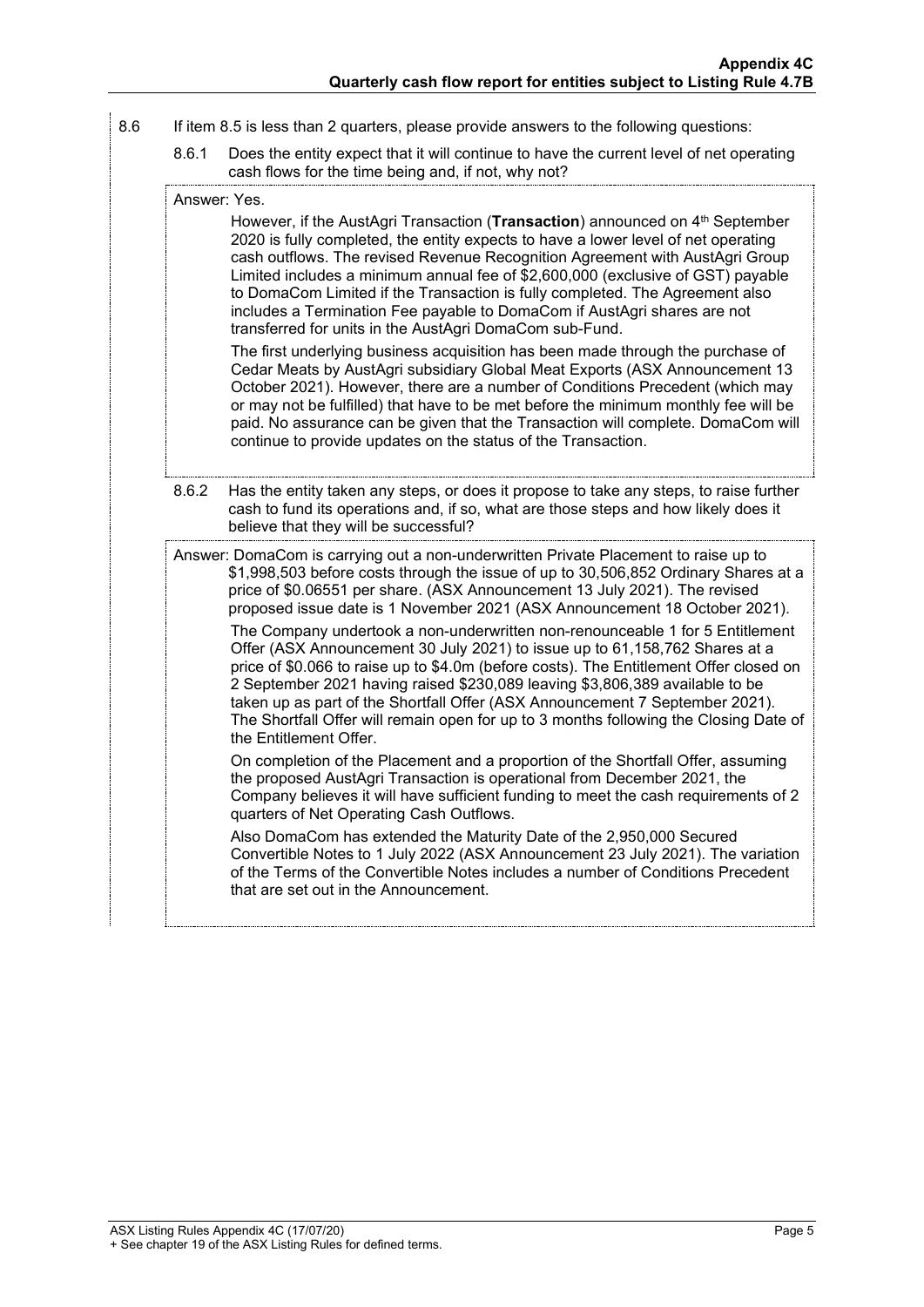| 8.6.3 | Does the entity expect to be able to continue its operations and to meet its business<br>objectives and, if so, on what basis?                                                                                                                                                                                                                                                                                       |
|-------|----------------------------------------------------------------------------------------------------------------------------------------------------------------------------------------------------------------------------------------------------------------------------------------------------------------------------------------------------------------------------------------------------------------------|
|       | Answer: Yes – the Company expects to continue its operations and meet its business<br>objectives based on the following:                                                                                                                                                                                                                                                                                             |
|       | The key driver of revenue growth is Funds Under Management (FUM) that has<br>grown by 21% over the past 12 months.<br>New products continue to be developed to drive future FUM growth. For<br>example:                                                                                                                                                                                                              |
|       | the recently introduced Rental Property Accelerator product (ASX<br>announcement 9 July 2020) spans the investment/tenant gap enabling<br>more tenants to escape the rental cycle and provides developer discounts<br>to investors.                                                                                                                                                                                  |
|       | DomaCom is has entered an agreement with leading Australian Community<br>Housing Provider BlueCHP Limited that will allow the Company to move to<br>the syndication phase for the Essential Worker pilot. This product aims to<br>leverage the Government's affordable housing lending facility to deliver an<br>RPA product for essential workers with a 25% discounted rent (ASX<br>announcement 9 November 2020). |
|       | The Equity Mortgage product is being developed to be Shariah compliant<br>and targeting the Australian Islamic community and other communities that<br>are prohibited from borrowing money (ASX announcement 18 December<br>2020). This will be released in the 3rd Quarter of 2021 and the product has<br>a key distribution partner.                                                                               |
|       | Senior Equity Release is being rolled out that allows retirees to access<br>equity within their home. Currently a program is being run to accredit<br>financial advisers to allow them to use this innovative product (update<br>provided in ASX announcement 2 December 2020).                                                                                                                                      |
|       | The AustAgri Transaction (ASX Announcement 4 September 2020, Response<br>to ASX Query Letter 18 June 2021 and ASX Announcement on 13 October                                                                                                                                                                                                                                                                         |
|       | 2021), if it completes, will represent an increase in the scale of DomaCom's<br>business operations and will contribute to DomaCom's business objective of<br>increasing FUM.                                                                                                                                                                                                                                        |

## **Compliance statement**

- 1 This statement has been prepared in accordance with accounting standards and policies which comply with Listing Rule 19.11A.
- 2 This statement gives a true and fair view of the matters disclosed.

| Date: |  |
|-------|--|
|-------|--|

Authorised by: Philip Chard, Chief Financial Officer and Company Secretary.......................... (Name of body or officer authorising release – see note 4)

### **Notes**

1. This quarterly cash flow report and the accompanying activity report provide a basis for informing the market about the entity's activities for the past quarter, how they have been financed and the effect this has had on its cash position. An